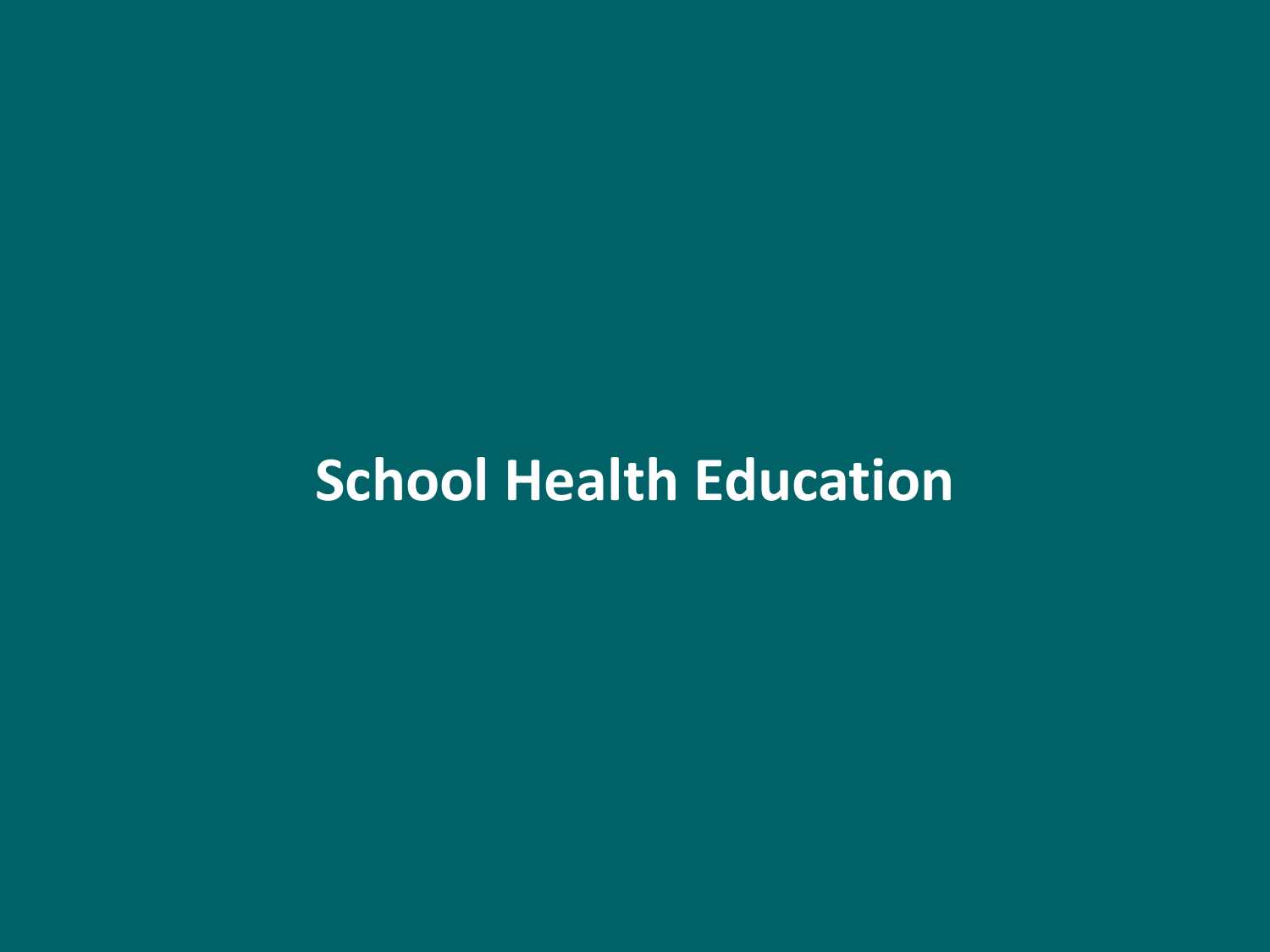#### **Percentage of secondary schools that required students to take 2 or more health education courses**

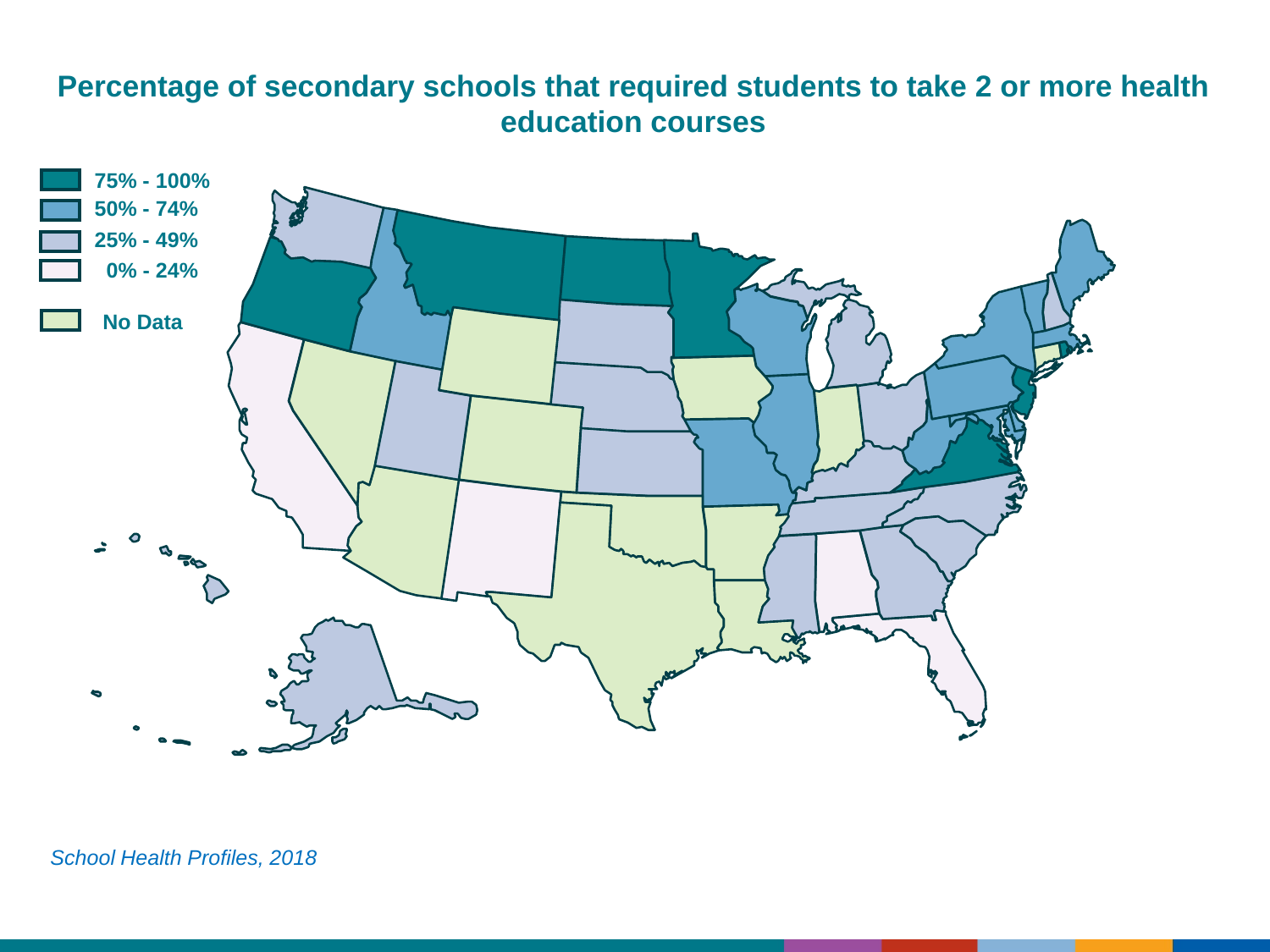## **Among secondary schools that required a health education course, percentage that required students who fail the course to repeat it**

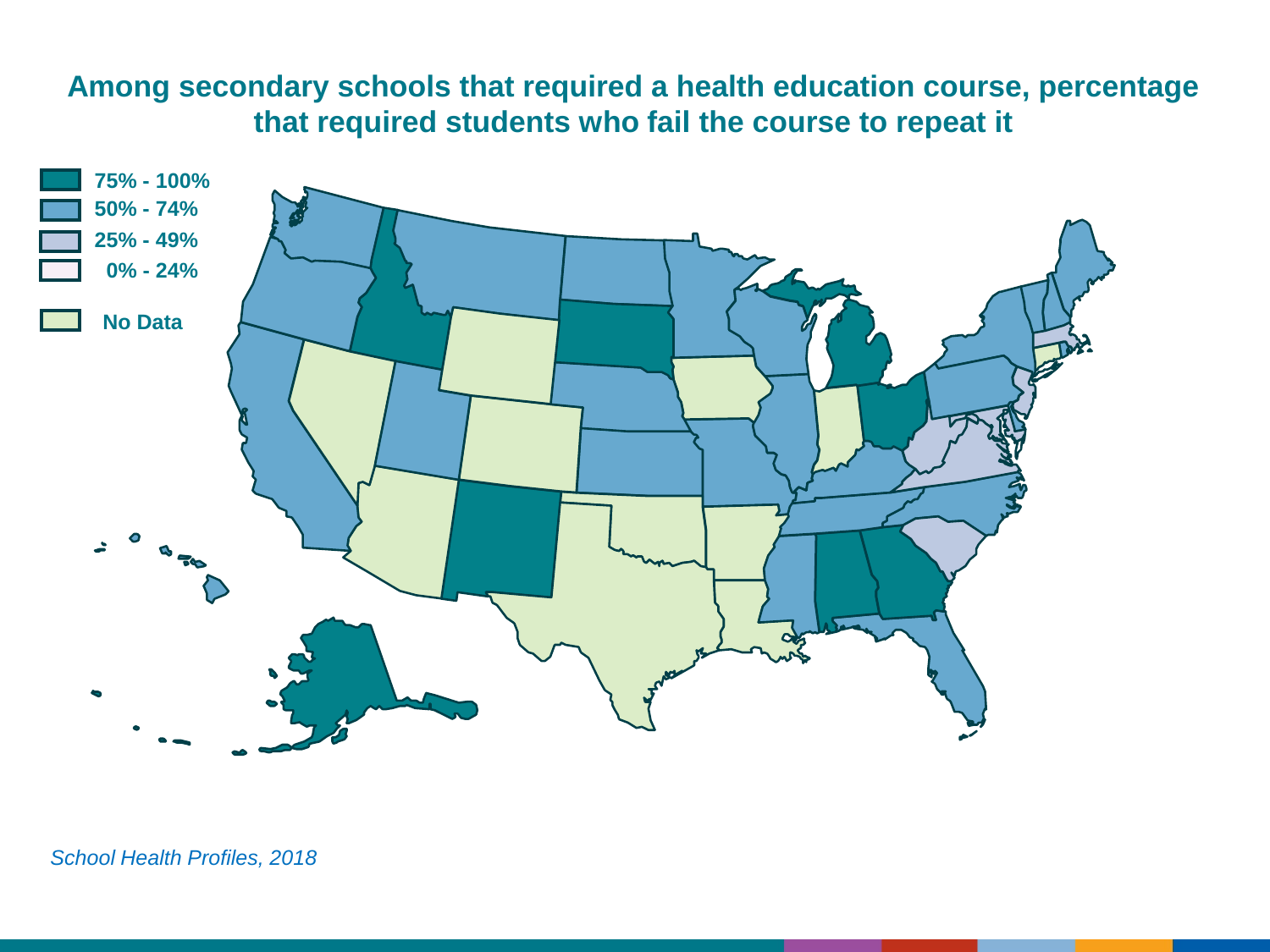# **Percentage of secondary schools in which the lead health education teacher had professional preparation in health education**

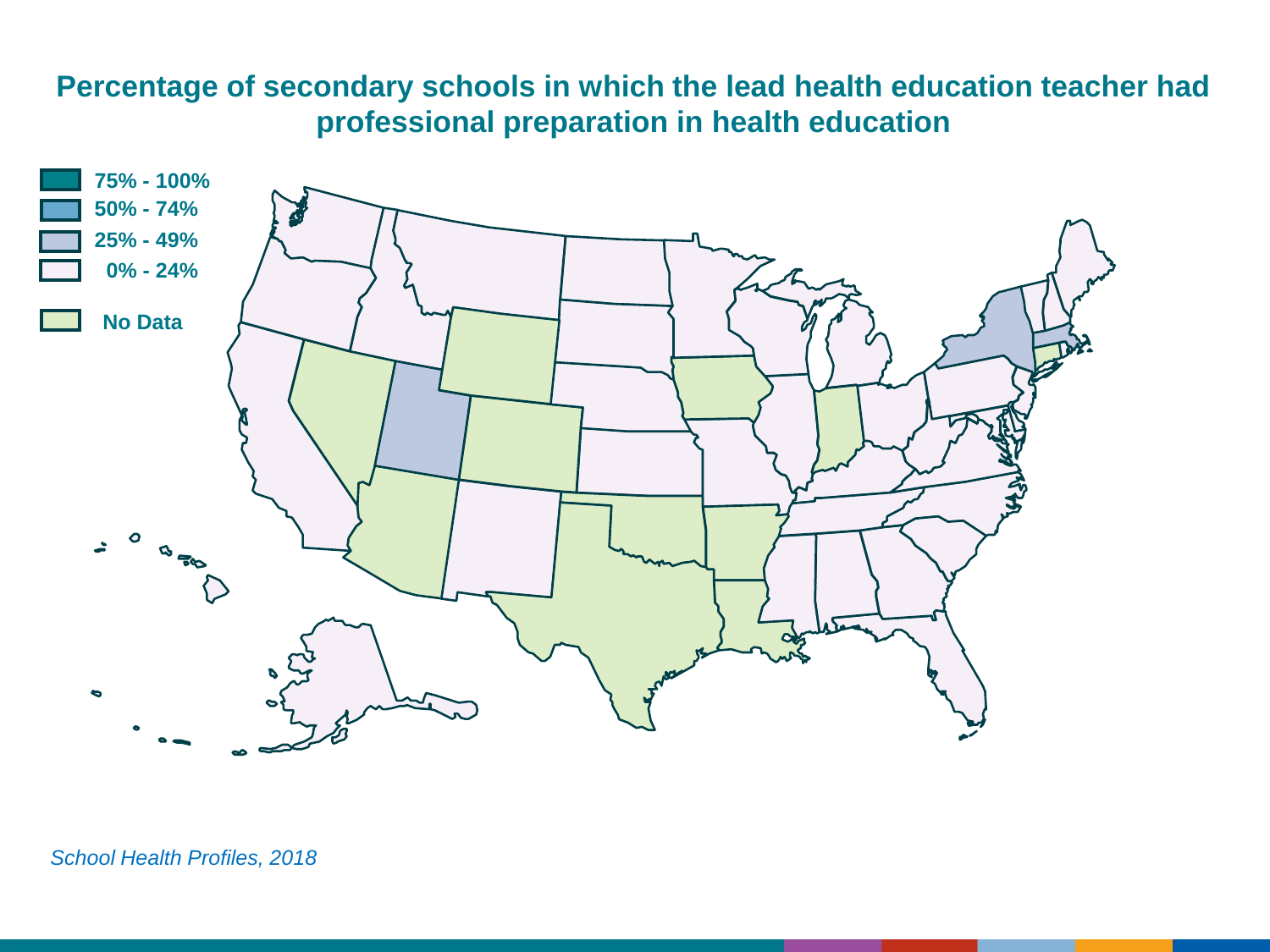# **Percentage of secondary schools in which the lead health education teacher had professional preparation in health and physical education combined**

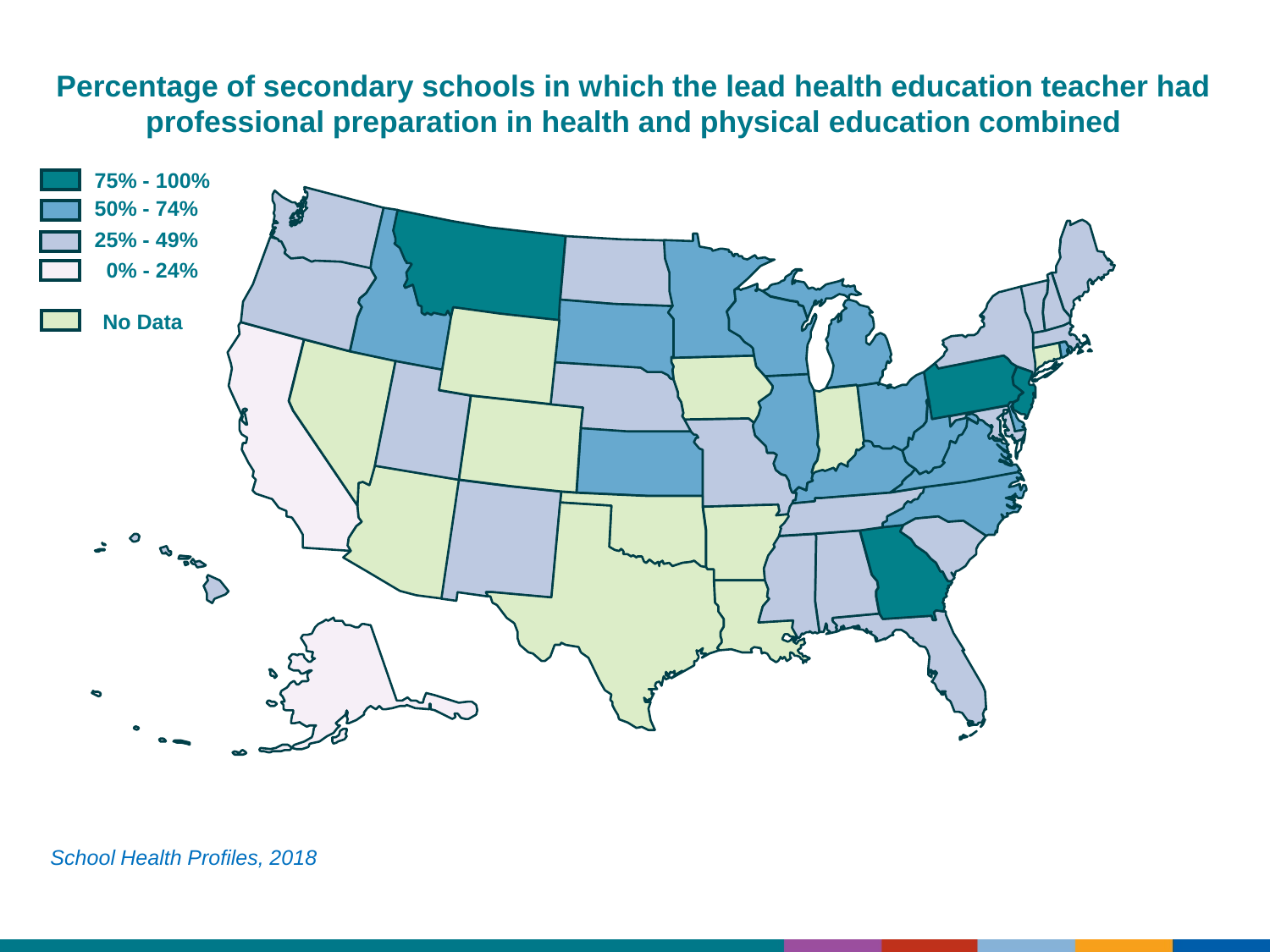## **Percentage of secondary schools that tried to increase student knowledge on alcohol- or other drug-use prevention in a required course**

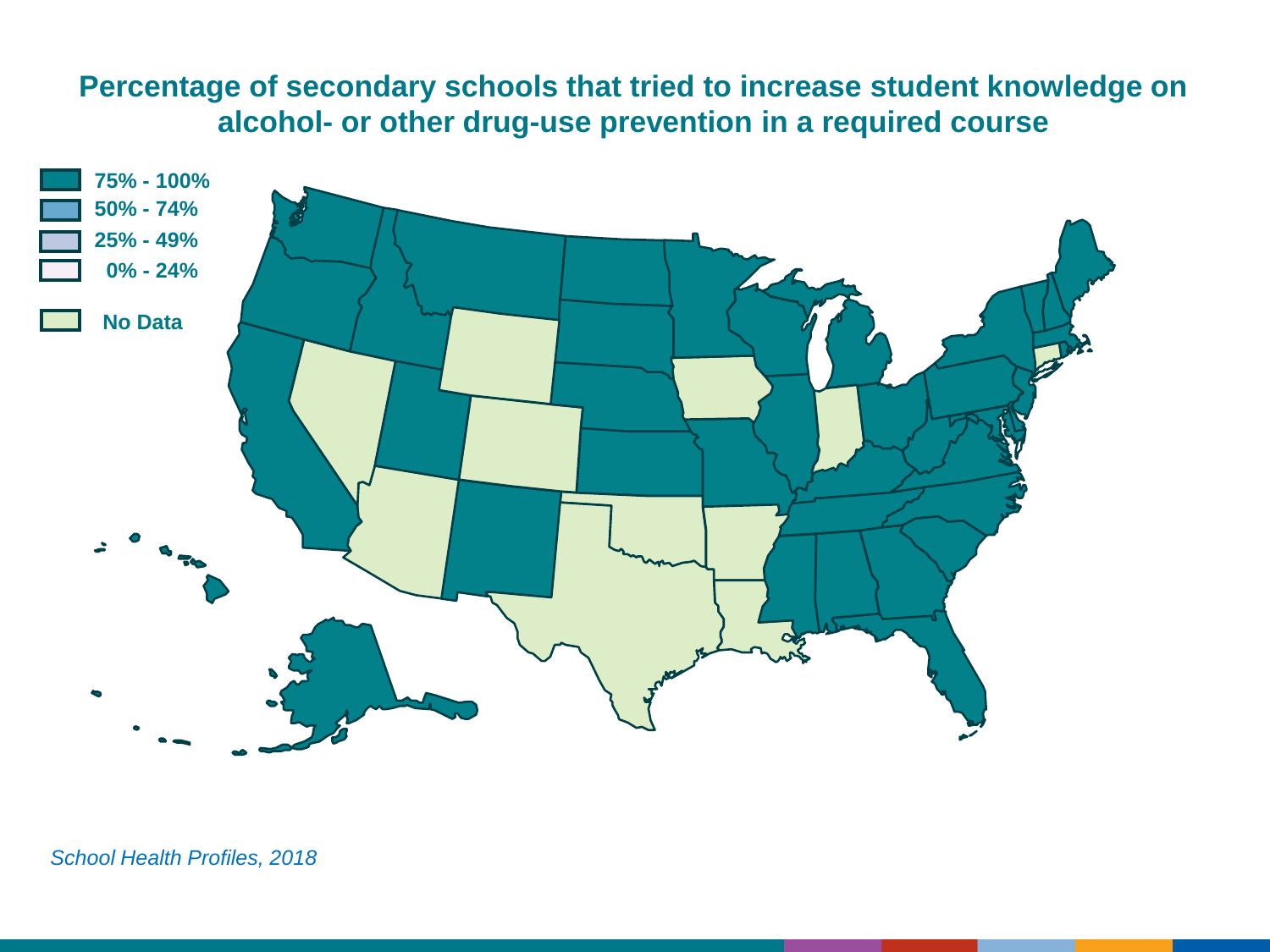# **Percentage of secondary schools that tried to increase student knowledge on asthma in a required course**

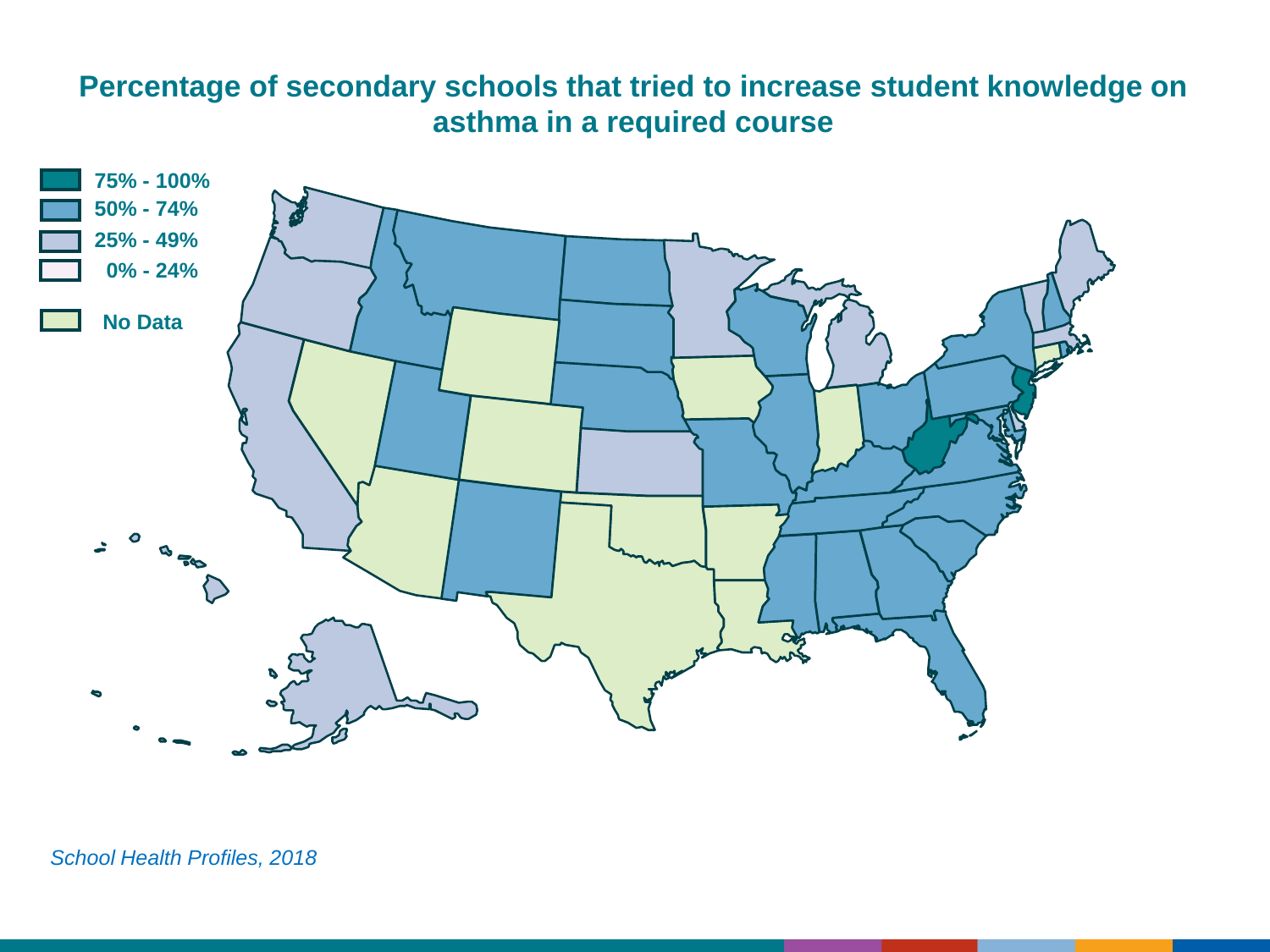# **Percentage of secondary schools that tried to increase student knowledge on chronic disease prevention in a required course\***



**\*For example, diabetes or obesity prevention.**

*School Health Profiles, 2018*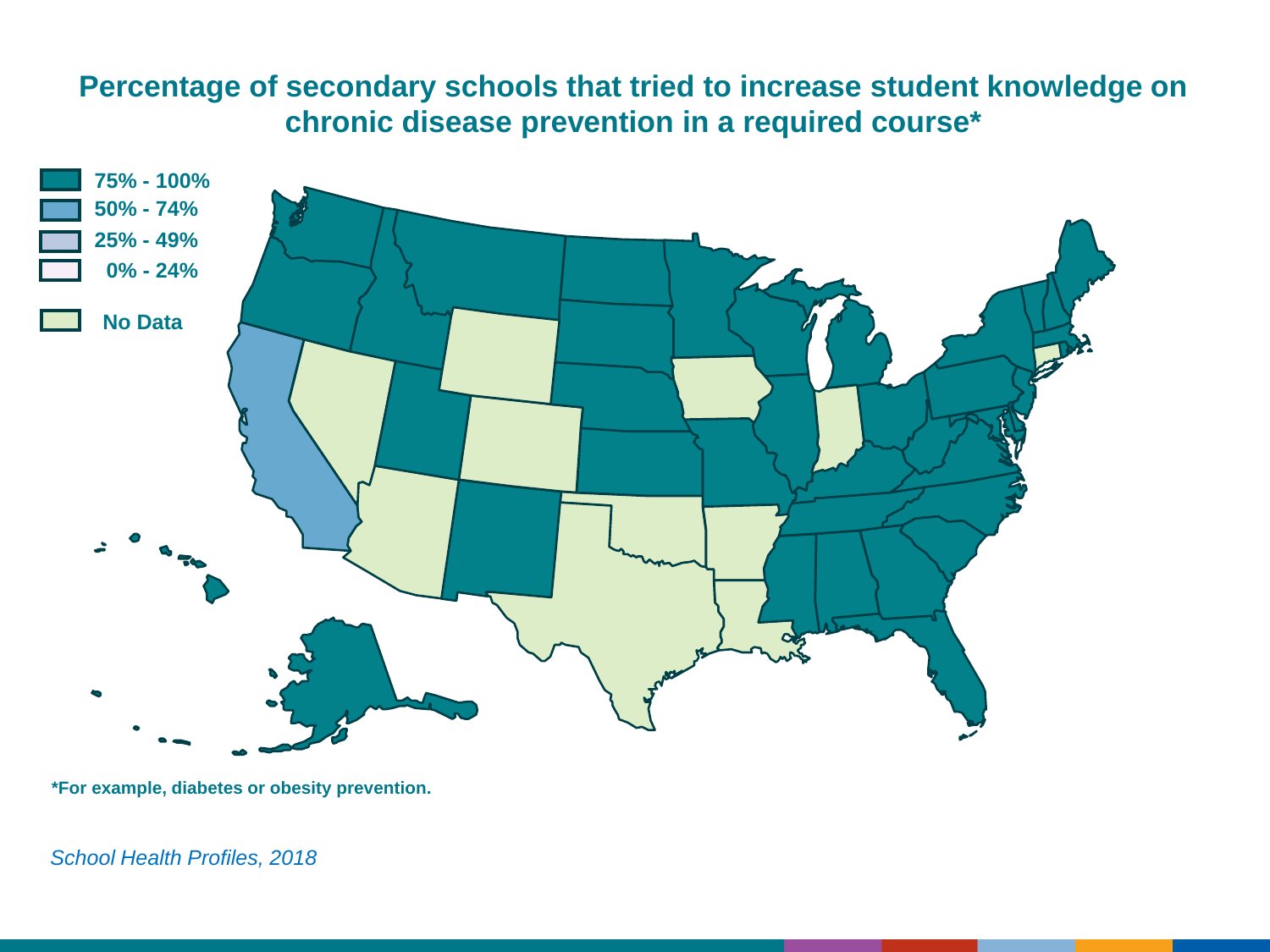# **Percentage of secondary schools that tried to increase student knowledge on emotional and mental health in a required course**

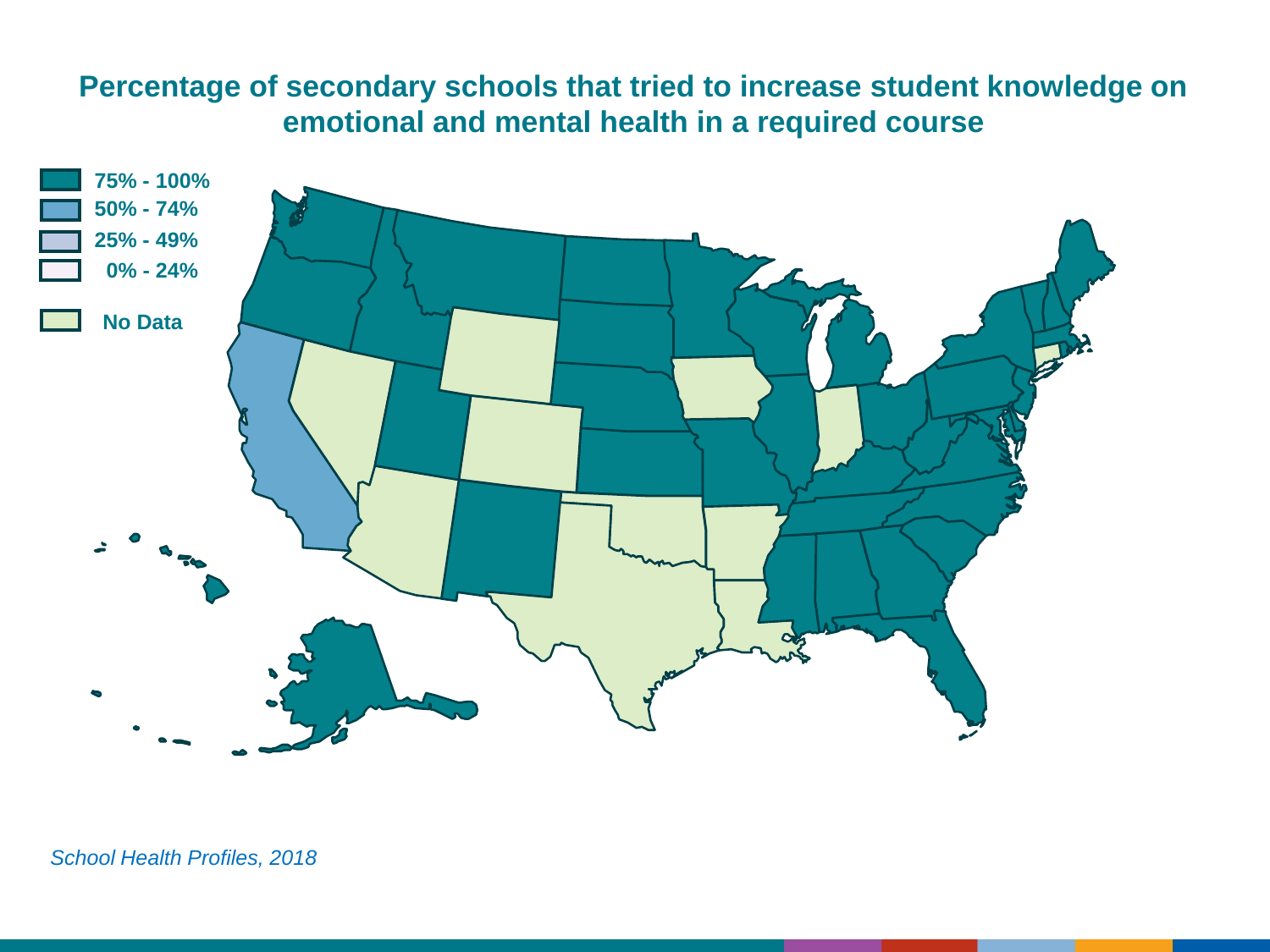# **Percentage of secondary schools that tried to increase student knowledge on epilepsy or seizure disorder in a required course**

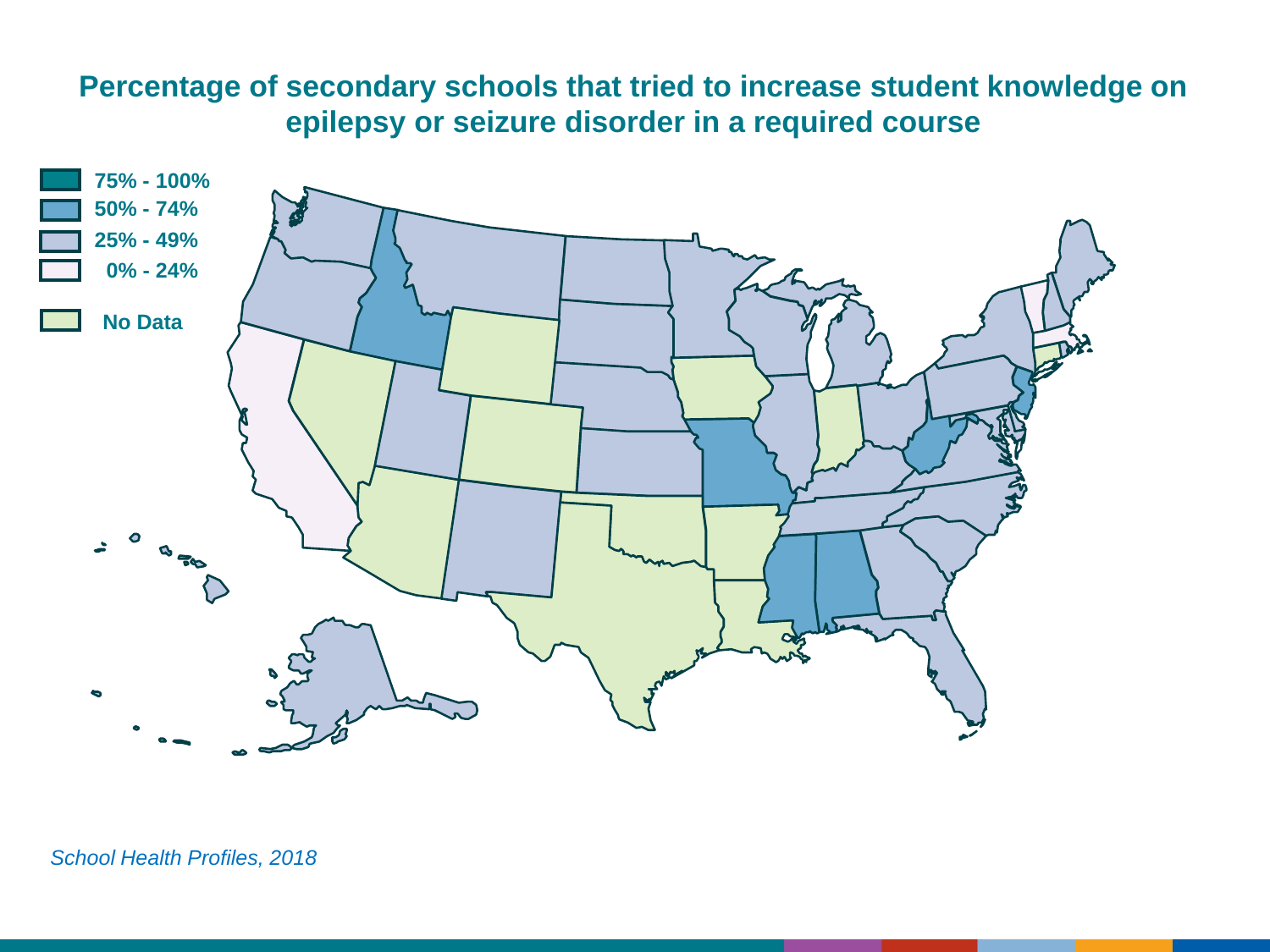# **Percentage of secondary schools that tried to increase student knowledge on food allergies in a required course**

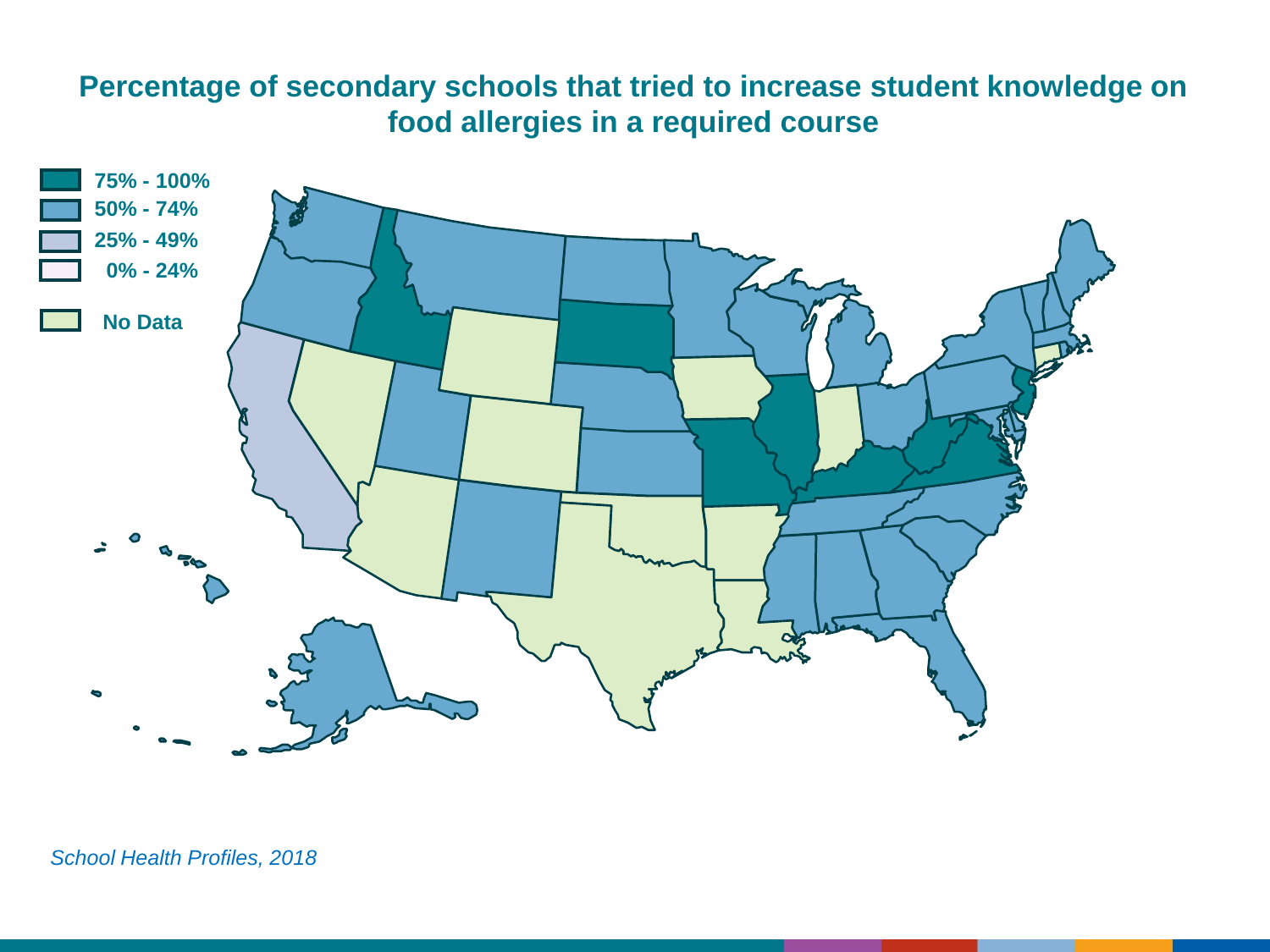# **Percentage of secondary schools that tried to increase student knowledge on suicide prevention in a required course**

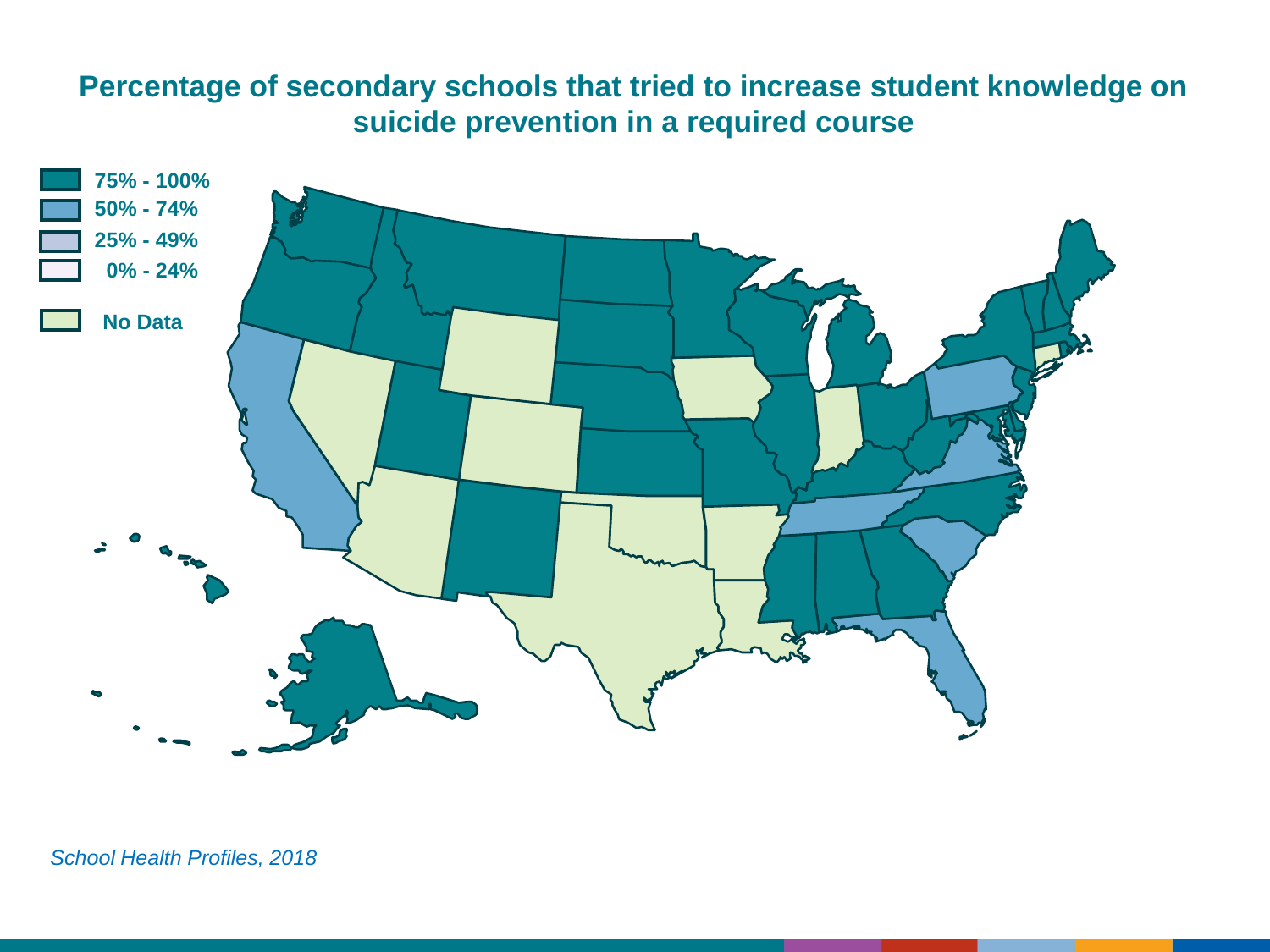# **Percentage of secondary schools that tried to increase student knowledge on violence prevention in a required course**

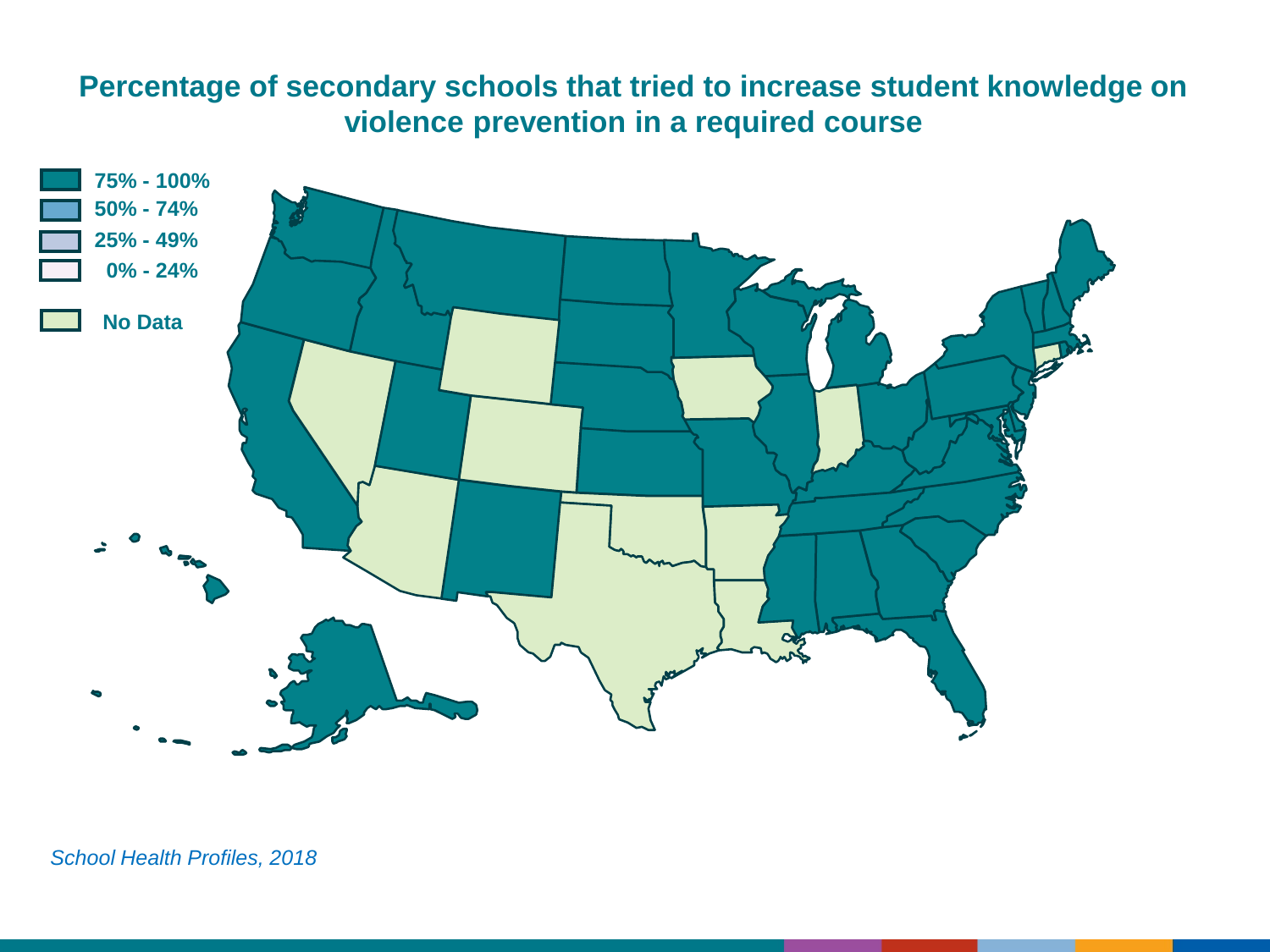# **Percentage of secondary schools in which the lead health education teacher had professional preparation in health education or in health and physical education combined**

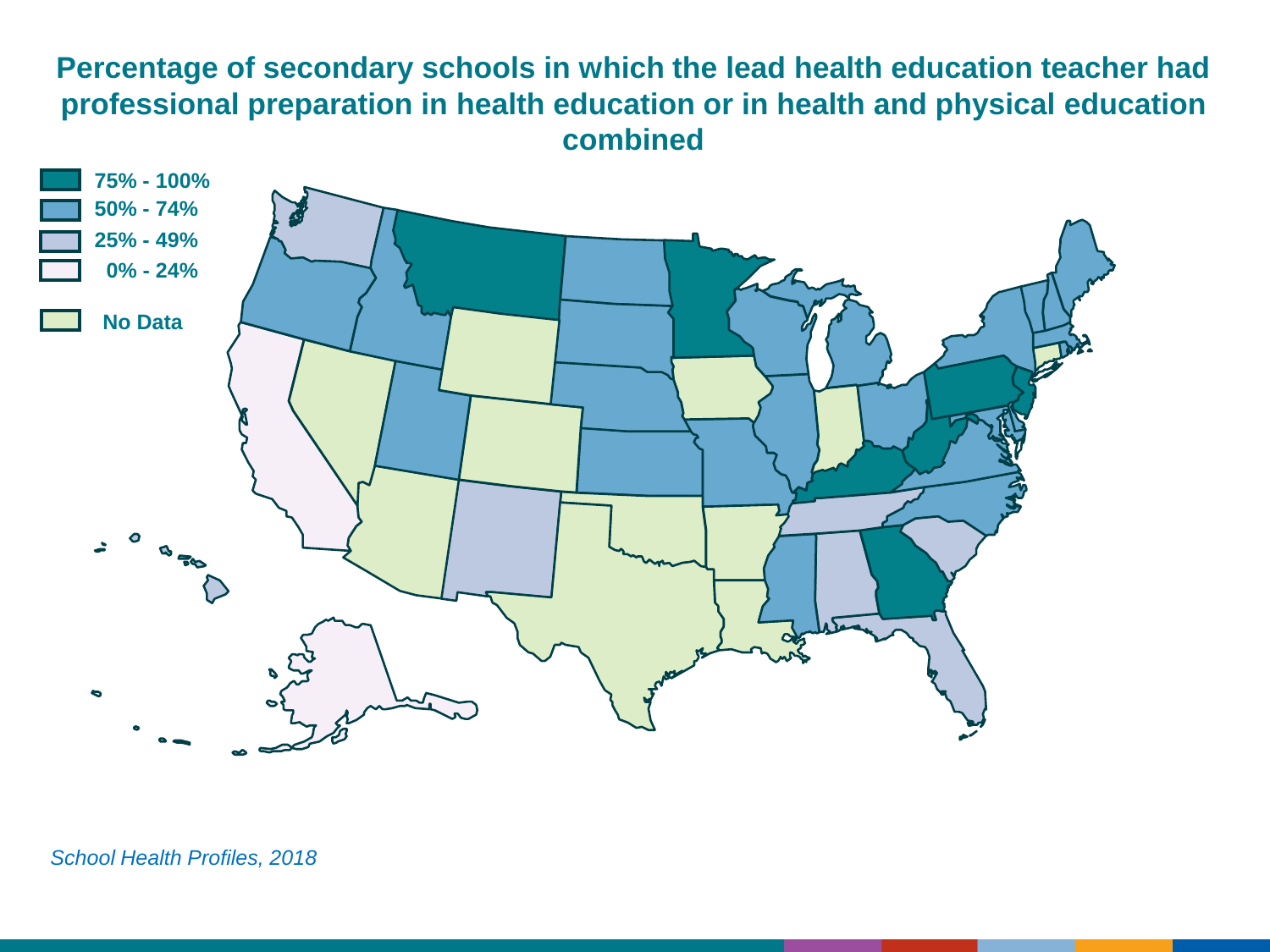### **Percentage of secondary schools in which the lead health education teacher received professional development on alcohol- or other drug-use prevention**

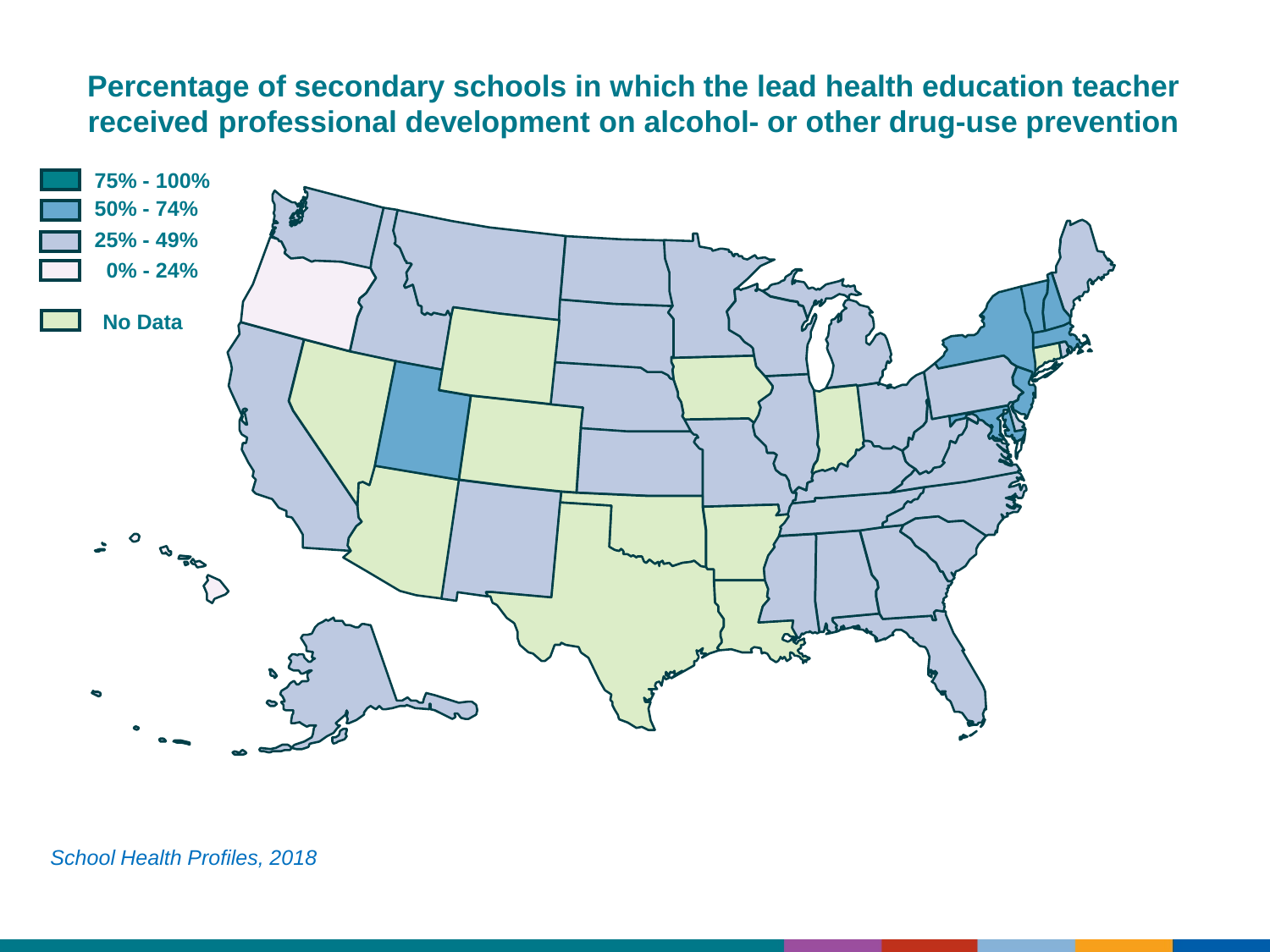# **Percentage of secondary schools in which the lead health education teacher received professional development on emotional and mental health**

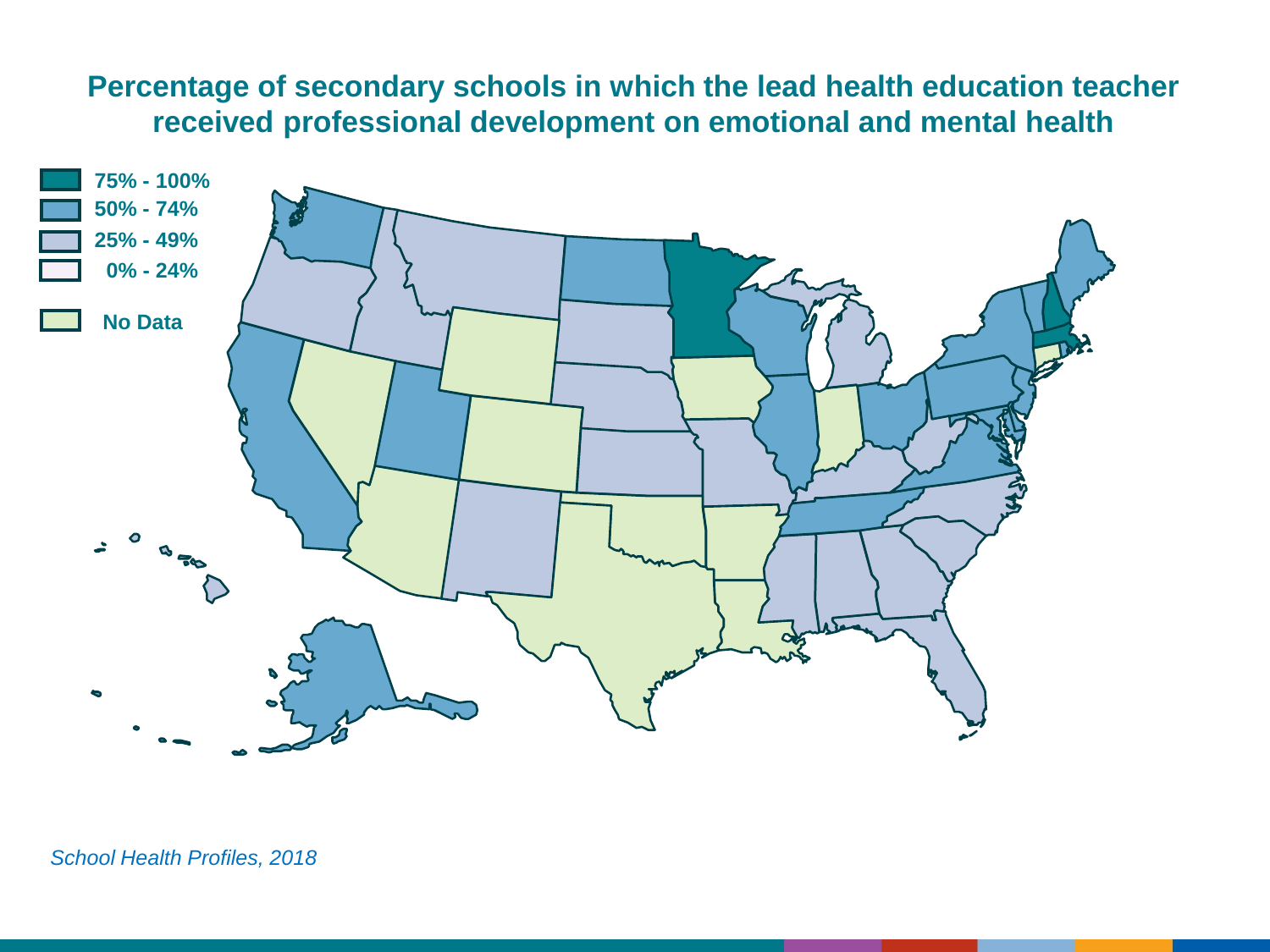# **Percentage of secondary schools in which the lead health education teacher received professional development on suicide prevention**